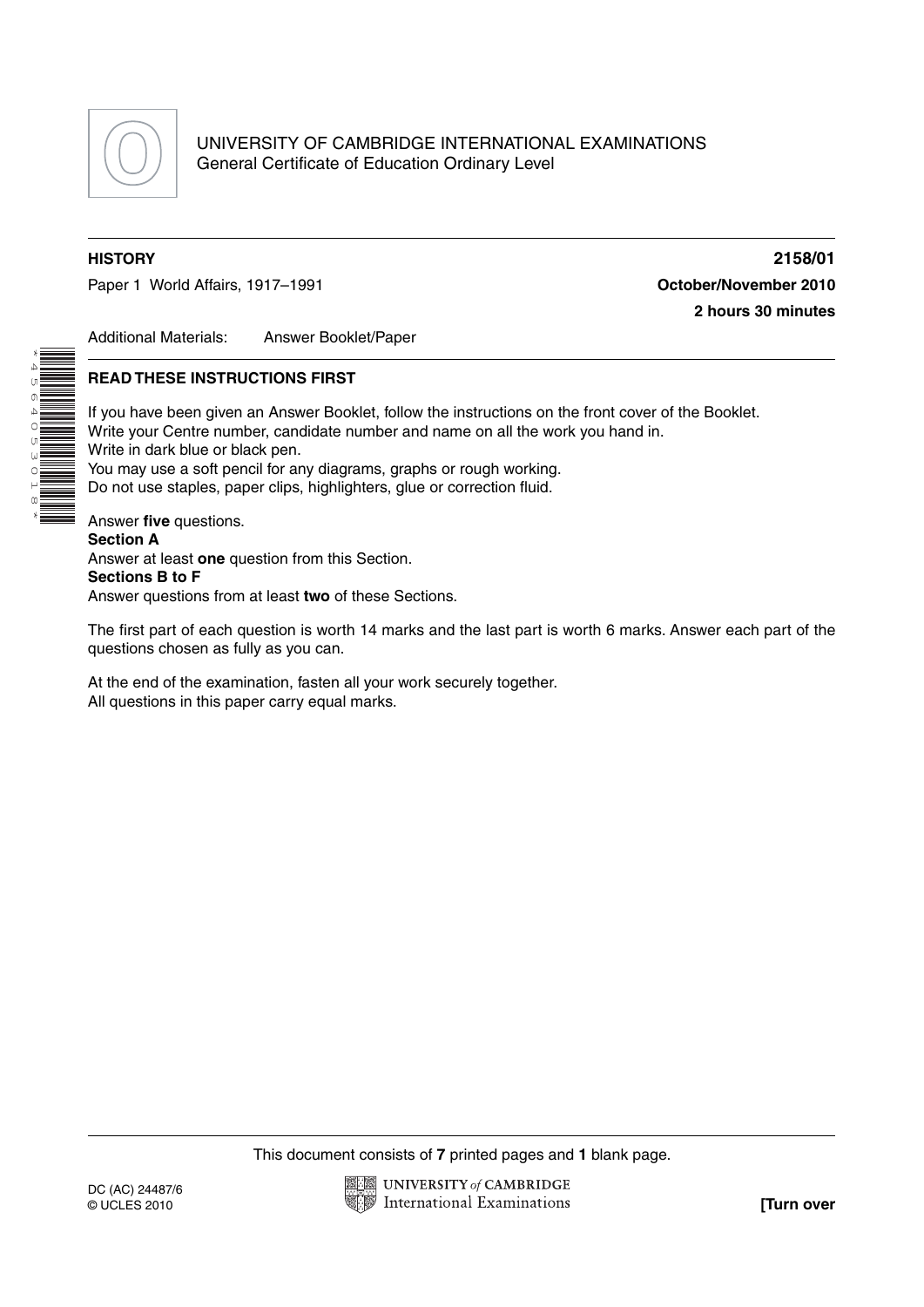#### **Section A**

**2**

## **International Relations and Developments**

**1** Describe the treatment of Germany by the terms of the Treaty of Versailles.

How far were Germany's complaints of unfair treatment under the terms of this Treaty justified?

**2** Describe the events in the years 1936–39 that led to the outbreak of the Second World War in September 1939.

Why was Germany so successful in the war, up to the summer of 1940?

- **3** Describe each of the following features in the history of Vietnam since 1942:
	- **(a)** the Japanese occupation during the Second World War;
	- **(b)** the battle of Dien Bien Phu;
	- **(c)** the fighting methods of the Vietcong;
	- **(d)** the Tet Offensive.

Why did the United States withdraw from Vietnam in the early 1970s?

**4** Write an account of the main features in the relationship between the United States and the Soviet Union during the course of the 1960s.

Why had tensions between these two great powers slackened by the end of that decade?

- **5** With reference to the United Nations Organisation, outline:
	- **(a)** its structure and membership at the time of its creation in 1945;
	- **(b) two** examples where UN forces have tried to keep the peace in troubled parts of the world.

To what extent has the United Nations Organisation proved itself to be an improvement on the League of Nations?

- **6** Outline the efforts made during the years to 1991 by both governments and inter-governmental agencies to protect:
	- **(a)** the world's energy resources;
	- **(b)** the world's natural habitats.

Why did these issues become of increasing concern during the second half of the twentieth century?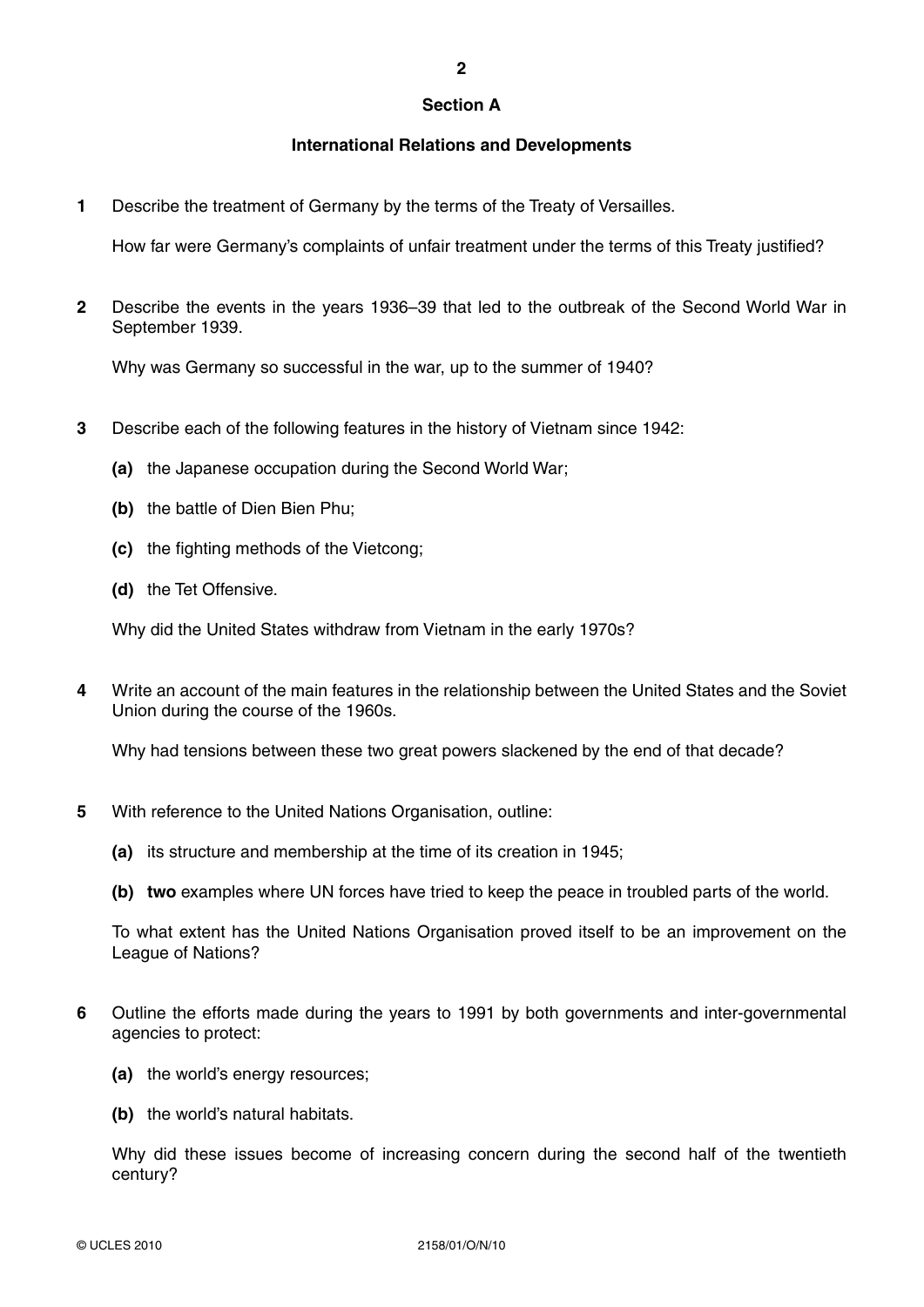## **Section B**

**3**

## **Western Europe**

**7** Give an account of the history of Germany during the years 1929–34.

Why had Hitler been able to secure so much power in Germany by the end of these years?

- **8** Describe each of the following features of Fascist Italy during the years 1922–39:
	- **(a)** the Corporate State;
	- **(b)** the Lateran pacts;
	- **(c)** the Abyssinian campaign.

To what extent was Mussolini supported by the people as leader of Italy during these years?

**9** Give an account of the history of Spain during the years 1931–39.

Why had Franco been able to secure so much power in Spain by the end of these years?

## **10 Either**

- **(a)** Describe the main events in:
	- **(i)** the British General Strike of 1926;
	- **(ii)** the political and economic crisis in Britain in 1931.

How far had the British economy become more successful at the end of the 1930s than it had been at the beginning?

 **Or**

 **(b)** Outline the main domestic achievements of the Conservative governments during the years 1951–64.

Why did the Conservatives fail to win the general elections of 1964 and 1966?

**11** With reference to the years 1945–75, describe the main events that led to closer union between the different countries of Western Europe.

Why, during these years, was progress towards closer union sometimes difficult?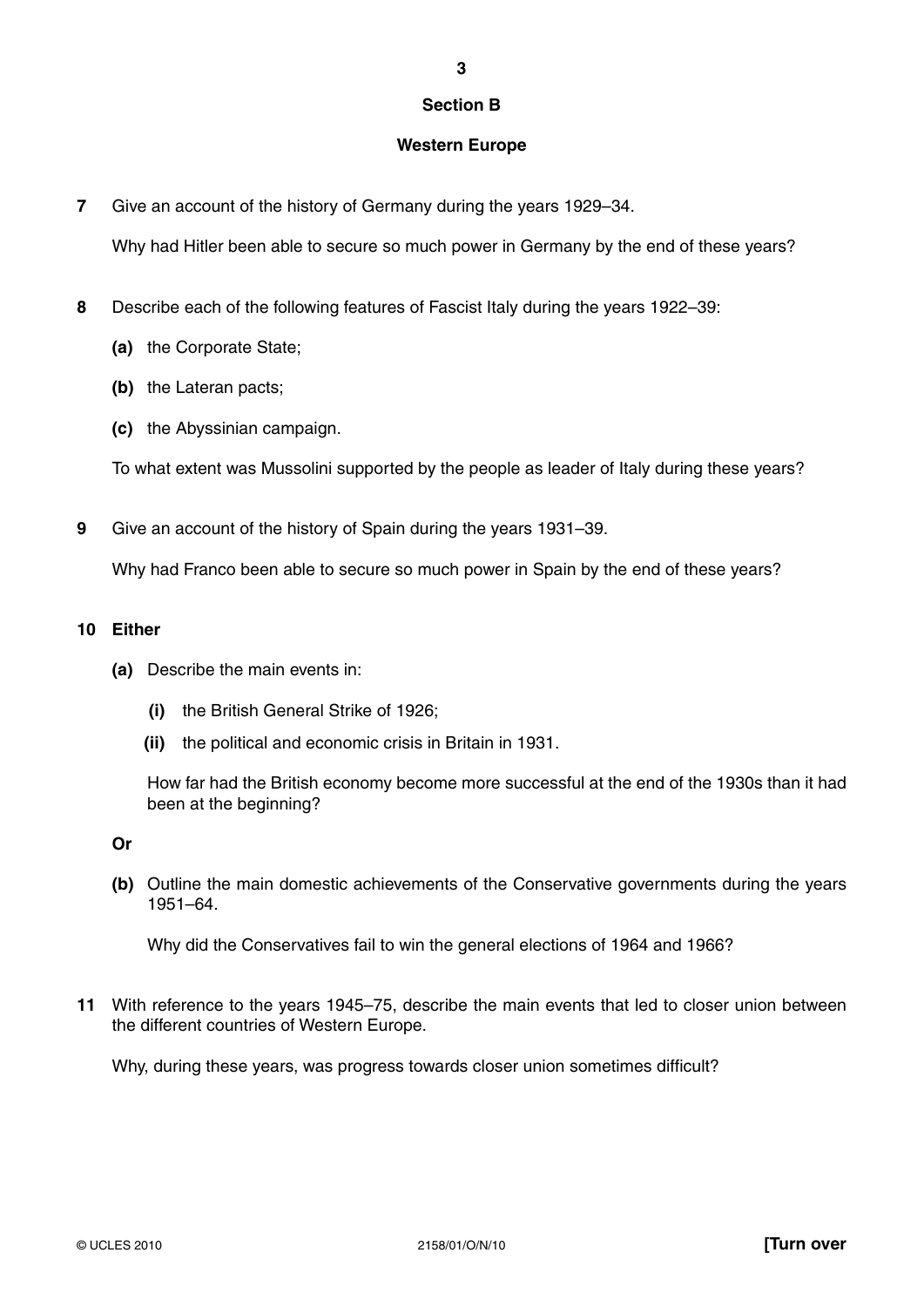## **Section C**

## **The Americas**

- **12** Describe each of the following features of Woodrow Wilson's presidency of 1917–21:
	- **(a)** his leading the United States into the First World War in 1917;
	- **(b)** his Fourteen Points of 1918;
	- **(c)** his role at the Paris Peace Conference of 1919.

To what extent might Wilson be described during these years as a failure?

- **13** Describe:
	- **(a)** the development of the Depression in the United States during the early 1930s;
	- **(b)** the steps taken by Franklin Roosevelt during his first term of office (1933–37) to resolve the problems the Depression had created.

Why was Roosevelt subject to criticism in the United States at the time of the 1936 presidential election?

**14** Describe the development within the United States of fear of communism during the years 1945–54.

To what extent was this fear due to the actions of the Soviet Union?

**15** Outline the main features of the domestic policies pursued by President Kennedy and President Johnson during the 1960s.

Why did Richard Nixon win the presidential election of 1968?

## **16 Either**

 **(a)** Outline the changing foreign and domestic policies pursued by governments in Chile during the 1970s and 1980s.

Why were events in Chile during these years regarded as important by other countries?

 **Or**

 **(b)** Write an account of the events of 1982 concerning possession of the Falkland (Malvinas) Islands.

How do you explain the defeat of the Argentinian forces during that year?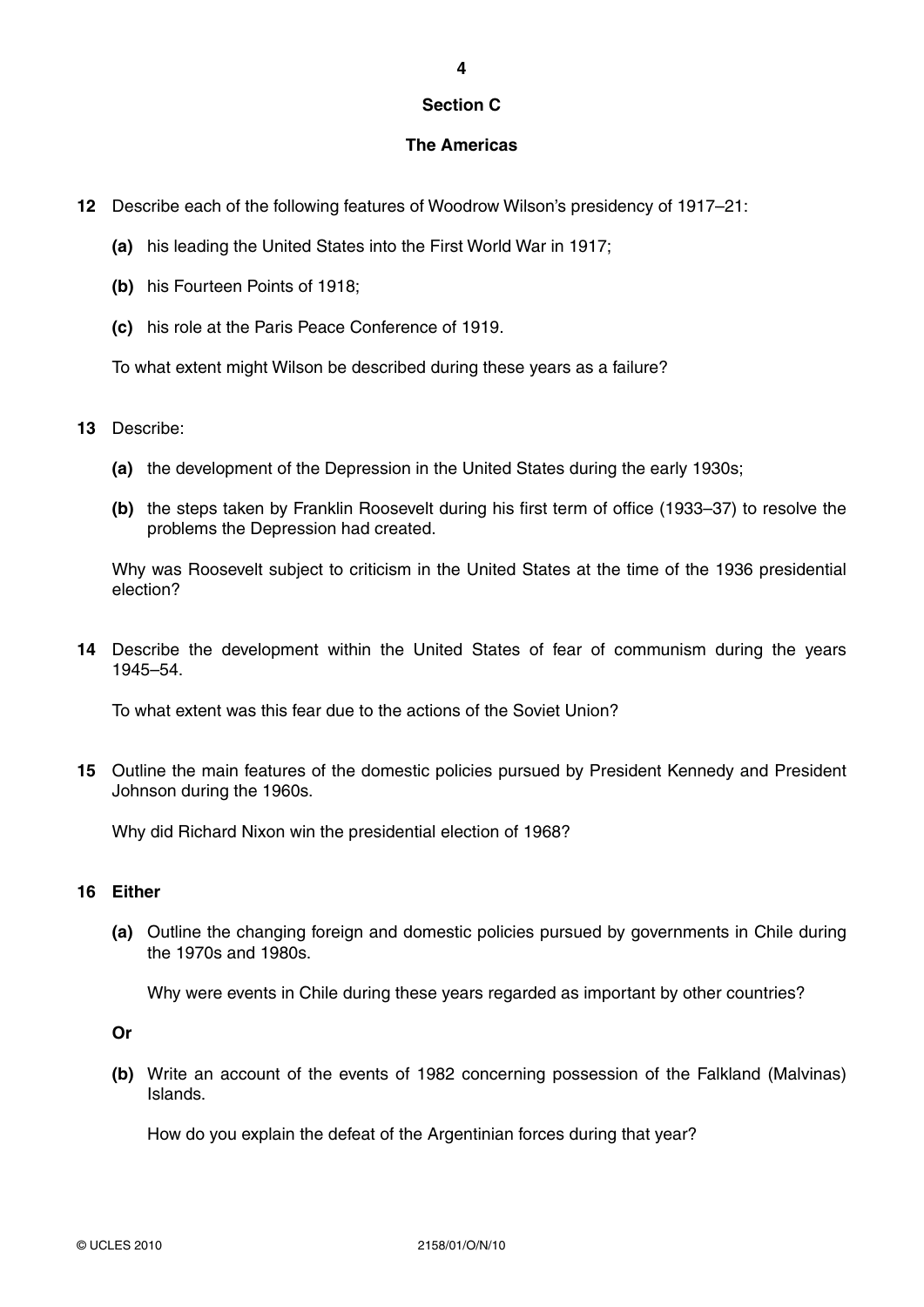#### **Section D**

**5**

## **The Soviet Union and Eastern Europe**

**17** Describe the main events that occurred within Russia during the course of the year 1917.

Why was the Bolshevik government able to maintain itself in power during the years 1918–21?

- **18** Describe these features of life in the Soviet Union under Stalin's rule (to 1939):
	- **(a)** five-year plans;
	- **(b)** collectivisation of agriculture;
	- **(c)** the purges.

How far did Stalin rely on propaganda and force to keep himself in power during those years?

**19** Describe the military campaigns that took place within the Soviet Union during the years 1941–45.

How do you explain the success of the Soviet Union against its enemies by the end of those years?

- **20** Write an account of each of the following features of Tito's role in Yugoslavia:
	- **(a)** his rise to power during the Second World War;
	- **(b)** his relations with the Soviet Union as leader of Yugoslavia;
	- **(c)** his domestic policies within Yugoslavia.

Why did Yugoslavia become so seriously disunited during the 1980s, after Tito's death?

**21** Outline the main features of the domestic and foreign policies pursued by Gorbachev as ruler of the Soviet Union during the years 1985–91.

Why did he fall from power in 1991?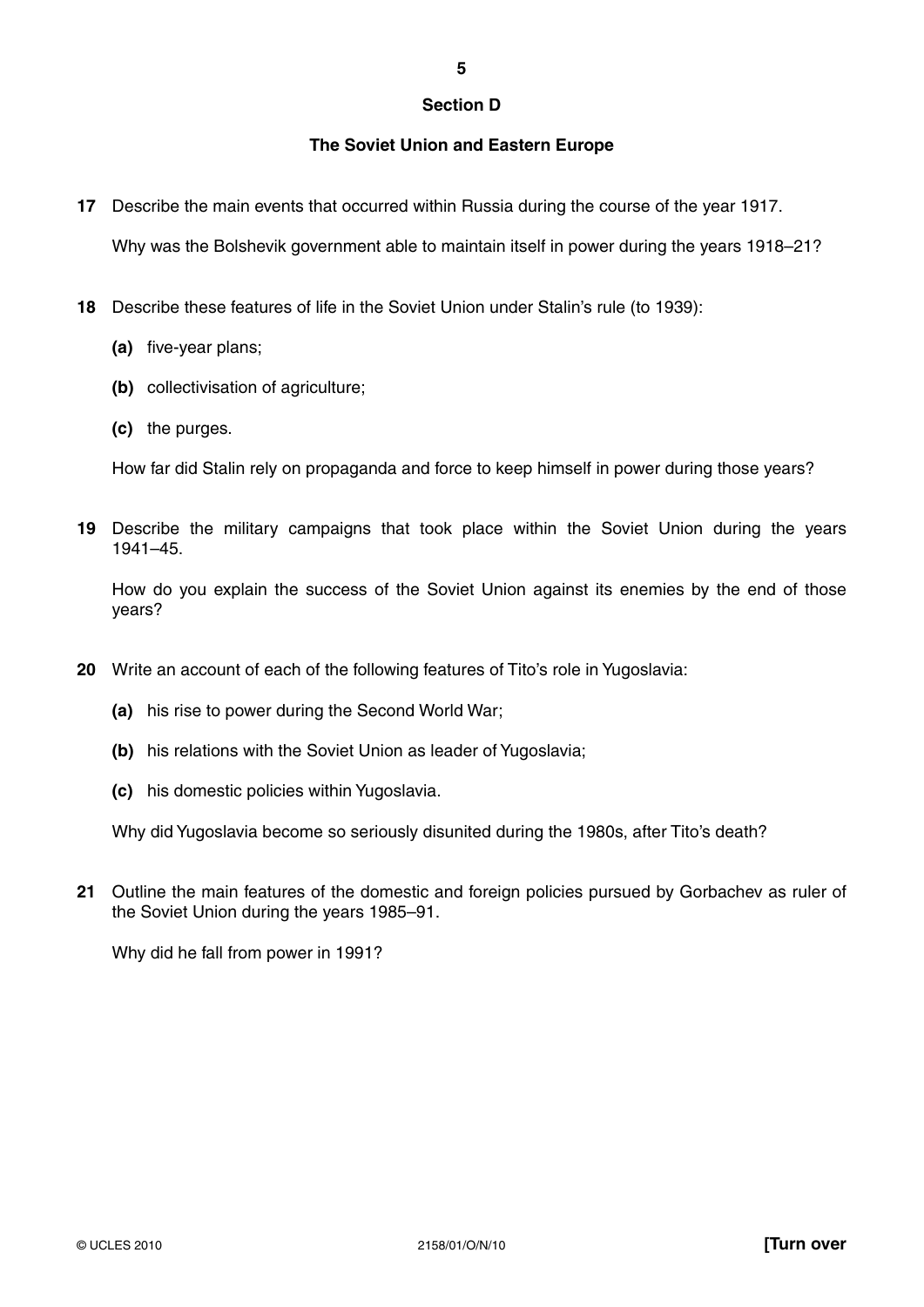#### **Section E**

## **Africa and the Middle East**

- **22** Indicate the main features of each of the following:
	- **(a)** the creation of the British mandate of Palestine in 1920;
	- **(b)** the policies of Britain within the mandate of Palestine during the years 1920–48;
	- **(c)** the creation of the state of Israel in 1948.

Why was the new state of Israel able to defeat its enemies during the war of 1948–49?

- **23** Give an account of each of the following in the history of Arab-Israeli relations:
	- **(a)** the Six Day War (1967);
	- **(b)** the Yom Kippur War (1973);
	- **(c)** the Camp David negotiations (1978).

Why were Arab-Israeli relations still tense during the 1980s?

**24** Give an account of the main features in the history of the former British colony of Southern Rhodesia (Zimbabwe) during the course of the 1950s and 1960s.

Why was genuine independence for this area of Africa delayed until 1980?

- **25** Outline the events that led to the achievement of independence by:
	- **(a)** Tunisia in 1956;
	- **(b)** Algeria in 1962.

Why was progress towards independence more troublesome in Algeria than it had been in Tunisia?

- **26** Give an account of each of the following in the history of South Africa to 1991:
	- **(a)** the African National Congress;
	- **(b)** the Sharpeville shootings;
	- **(c)** bantustans;
	- **(d)** international economic sanctions.

Why were its supporters increasingly unable to maintain the system of apartheid during the 1980s?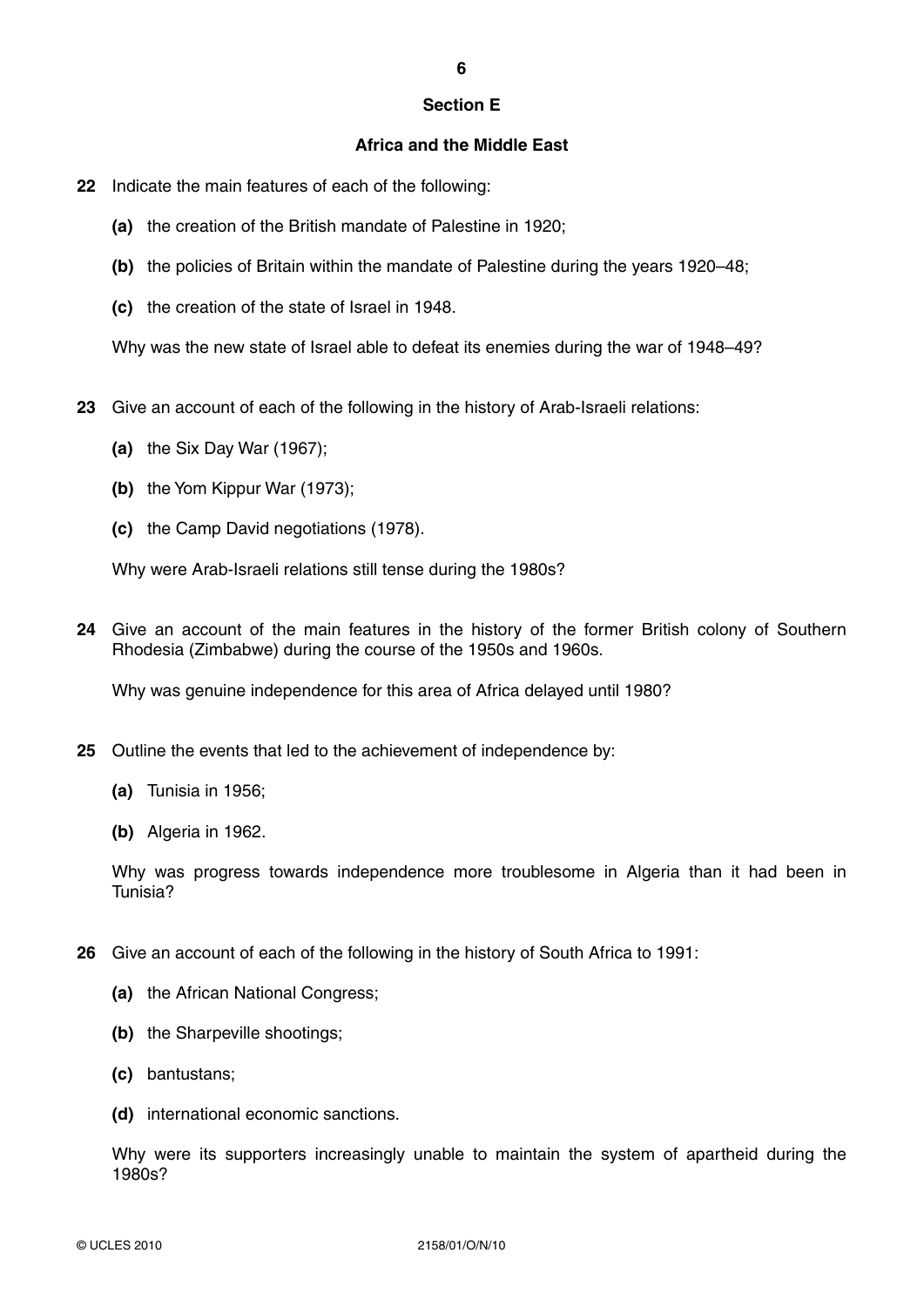# **Section F**

**7**

## **Asia**

**27** Outline the main features in the history of China during the 1920s and 1930s.

Why had Mao Zedong succeeded in his bid for power in China by 1949?

**28** Write an account of the main features in the history of Japan between 1945 and 1991.

Explain Japan's progress from wartime defeat to peacetime prosperity.

- **29** Describe each of the following in the history of China during the 1960s and 1970s:
	- **(a)** the Cultural Revolution;
	- **(b)** the policies of Deng Xiaoping;
	- **(c)** improved relations with the United States.

In what respects might it be said that the Chinese government was no longer fully committed to communism during the 1980s?

- **30** Describe each of the following events in the history of the Indian sub-continent:
	- **(a)** the Dandi Salt March (1931);
	- **(b)** the 'Quit India' campaign (1942–43);
	- **(c)** the achievement of independence (1947).

Why was the sub-continent partitioned at the time of independence?

**31** Outline the main features in the history of the Malay peninsula during the years 1942–63. How important in the history of the region was the leadership of Tunku Abdul Rahman?